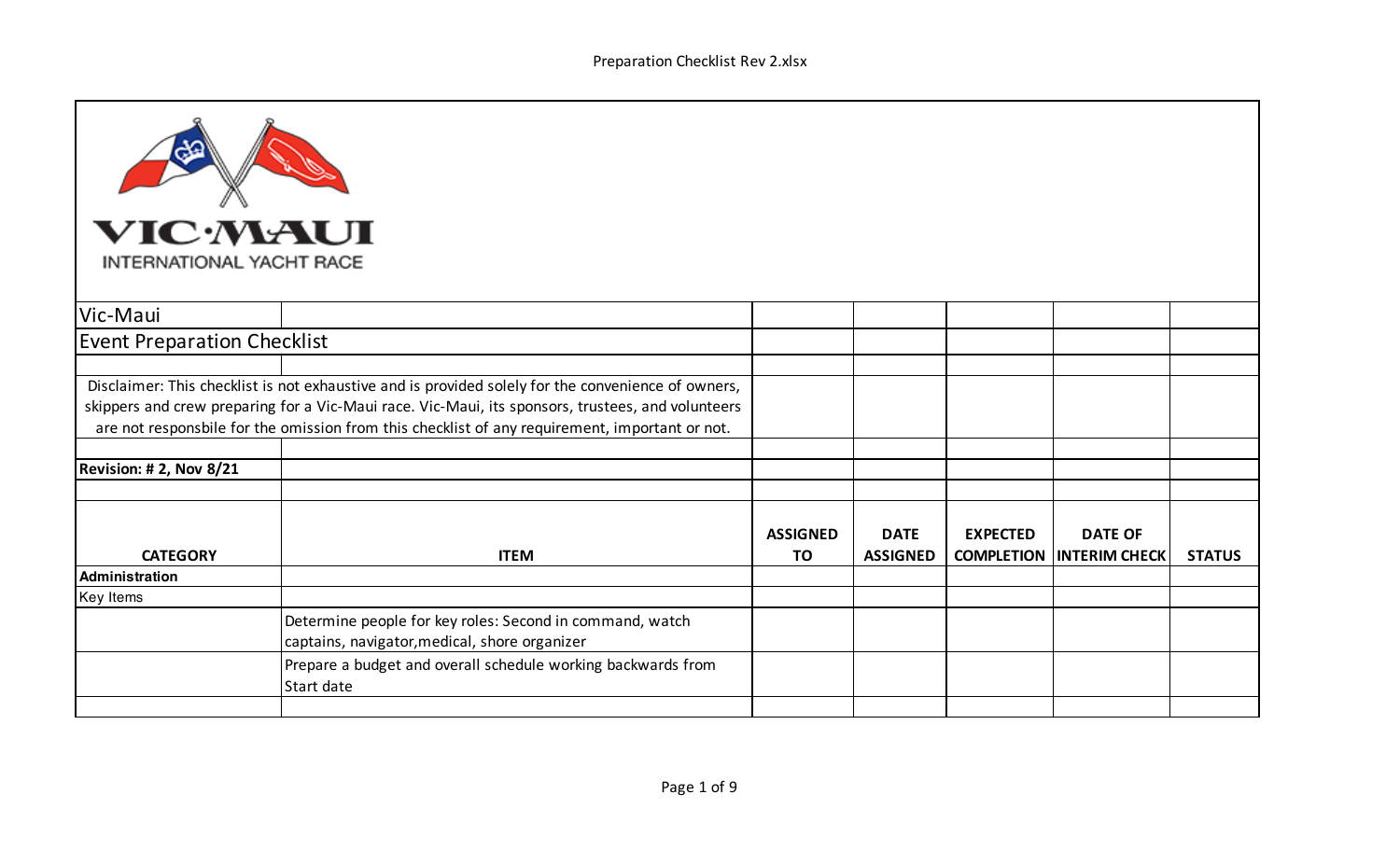| <b>CATEGORY</b>                   | <b>ITEM</b>                                               | <b>ASSIGNED</b><br>TO | <b>DATE</b><br><b>ASSIGNED</b> | <b>EXPECTED</b> | <b>DATE OF</b><br><b>COMPLETION INTERIM CHECK</b> | <b>STATUS</b> |
|-----------------------------------|-----------------------------------------------------------|-----------------------|--------------------------------|-----------------|---------------------------------------------------|---------------|
| Mandatory VM race                 |                                                           |                       |                                |                 |                                                   |               |
| documentation                     | Skipper and crew information forms                        |                       |                                |                 |                                                   |               |
|                                   | Passport and visa information                             |                       |                                |                 |                                                   |               |
|                                   | OPS (safety at sea) and First Aid certificates            |                       |                                |                 |                                                   |               |
|                                   | Boat insurance confirmation                               |                       |                                |                 |                                                   |               |
|                                   | ORC certificate                                           |                       |                                |                 |                                                   |               |
| <b>Qualifying Races</b>           | Determine races and make entries                          |                       |                                |                 |                                                   |               |
|                                   | Determine which are mandatory for crew                    |                       |                                |                 |                                                   |               |
|                                   | Meet specific entry criteria                              |                       |                                |                 |                                                   |               |
|                                   |                                                           |                       |                                |                 |                                                   |               |
| Insurance                         | Contact broker regarding offshore coverage                |                       |                                |                 |                                                   |               |
|                                   | Make decision on rig insurance or other specific peril    |                       |                                |                 |                                                   |               |
|                                   | Determine skipper and crew travel medical insurance needs |                       |                                |                 |                                                   |               |
| Handicap Rating                   | Make contact with ORC on test certificate                 |                       |                                |                 |                                                   |               |
|                                   | Arrange for measurement as required                       |                       |                                |                 |                                                   |               |
|                                   | Obtain final certificate & submit                         |                       |                                |                 |                                                   |               |
|                                   |                                                           |                       |                                |                 |                                                   |               |
| <b>Crew Commitment</b>            | Interview crew for compatability                          |                       |                                |                 |                                                   |               |
|                                   | Agreements on sharing of costs and responsibilities       |                       |                                |                 |                                                   |               |
|                                   | Arrange for crew to sign waivers                          |                       |                                |                 |                                                   |               |
|                                   | Covid vaccine passports                                   |                       |                                |                 |                                                   |               |
|                                   | Schedule mandatory work days and training days            |                       |                                |                 |                                                   |               |
|                                   |                                                           |                       |                                |                 |                                                   |               |
| <b>Accommodation &amp; Travel</b> | Boat to arrive in Victoria 2 days before Start            |                       |                                |                 |                                                   |               |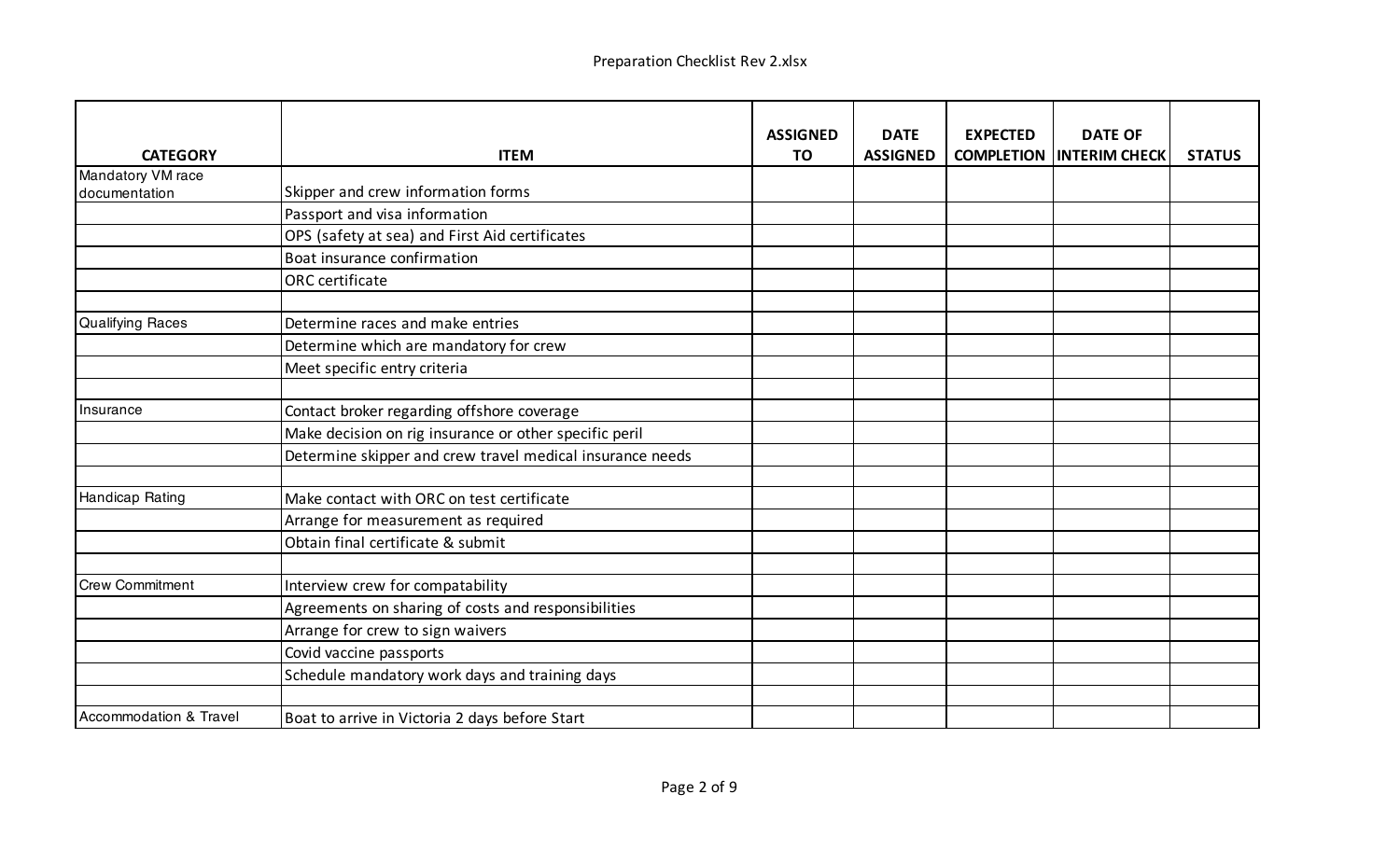| <b>CATEGORY</b>            | <b>ITEM</b>                                                                                         | <b>ASSIGNED</b><br>TO | <b>DATE</b><br><b>ASSIGNED</b> | <b>EXPECTED</b><br><b>COMPLETION</b> | <b>DATE OF</b><br><b>INTERIM CHECK</b> | <b>STATUS</b> |
|----------------------------|-----------------------------------------------------------------------------------------------------|-----------------------|--------------------------------|--------------------------------------|----------------------------------------|---------------|
|                            | Make hotel reservations in Victoria and Maui                                                        |                       |                                |                                      |                                        |               |
|                            | Confirm crew's hotel reservations                                                                   |                       |                                |                                      |                                        |               |
|                            | Determine family travel and accommodation needs                                                     |                       |                                |                                      |                                        |               |
|                            | Determine vehicle requirements in Victoria & Maui                                                   |                       |                                |                                      |                                        |               |
|                            |                                                                                                     |                       |                                |                                      |                                        |               |
| Social events              | Buy tickets for events in Victoria & Maui                                                           |                       |                                |                                      |                                        |               |
|                            | Inform crew of events they need to make own arrangements                                            |                       |                                |                                      |                                        |               |
|                            |                                                                                                     |                       |                                |                                      |                                        |               |
| Delivery Home              | Determine plans for returning boat                                                                  |                       |                                |                                      |                                        |               |
|                            | Determine delivery crew                                                                             |                       |                                |                                      |                                        |               |
|                            | Plan delivery trip (route, departure date, communications, tracker,<br>provisions, additional gear) |                       |                                |                                      |                                        |               |
|                            |                                                                                                     |                       |                                |                                      |                                        |               |
| Provisioning               | Assign responsibility for meal planning                                                             |                       |                                |                                      |                                        |               |
|                            | Consult with crew and prepare meal plan                                                             |                       |                                |                                      |                                        |               |
|                            | Determine refrigeration requirements                                                                |                       |                                |                                      |                                        |               |
|                            | Determine and document storage plan                                                                 |                       |                                |                                      |                                        |               |
|                            | Purchase provisions (don't forget snacks)                                                           |                       |                                |                                      |                                        |               |
|                            | Arrange for boat to be loaded (fresh stuff in Victoria?)                                            |                       |                                |                                      |                                        |               |
| <b>Medical</b>             |                                                                                                     |                       |                                |                                      |                                        |               |
| <b>Medical Information</b> | Collect medical history from crew                                                                   |                       |                                |                                      |                                        |               |
|                            | Review special considerations                                                                       |                       |                                |                                      |                                        |               |
|                            |                                                                                                     |                       |                                |                                      |                                        |               |
| <b>Medical Preparation</b> | Advise all crew to visit doctor and dentist                                                         |                       |                                |                                      |                                        |               |
|                            | Advise crew to get vaccinations current                                                             |                       |                                |                                      |                                        |               |
|                            | Advise crew to consider need for travel insurance                                                   |                       |                                |                                      |                                        |               |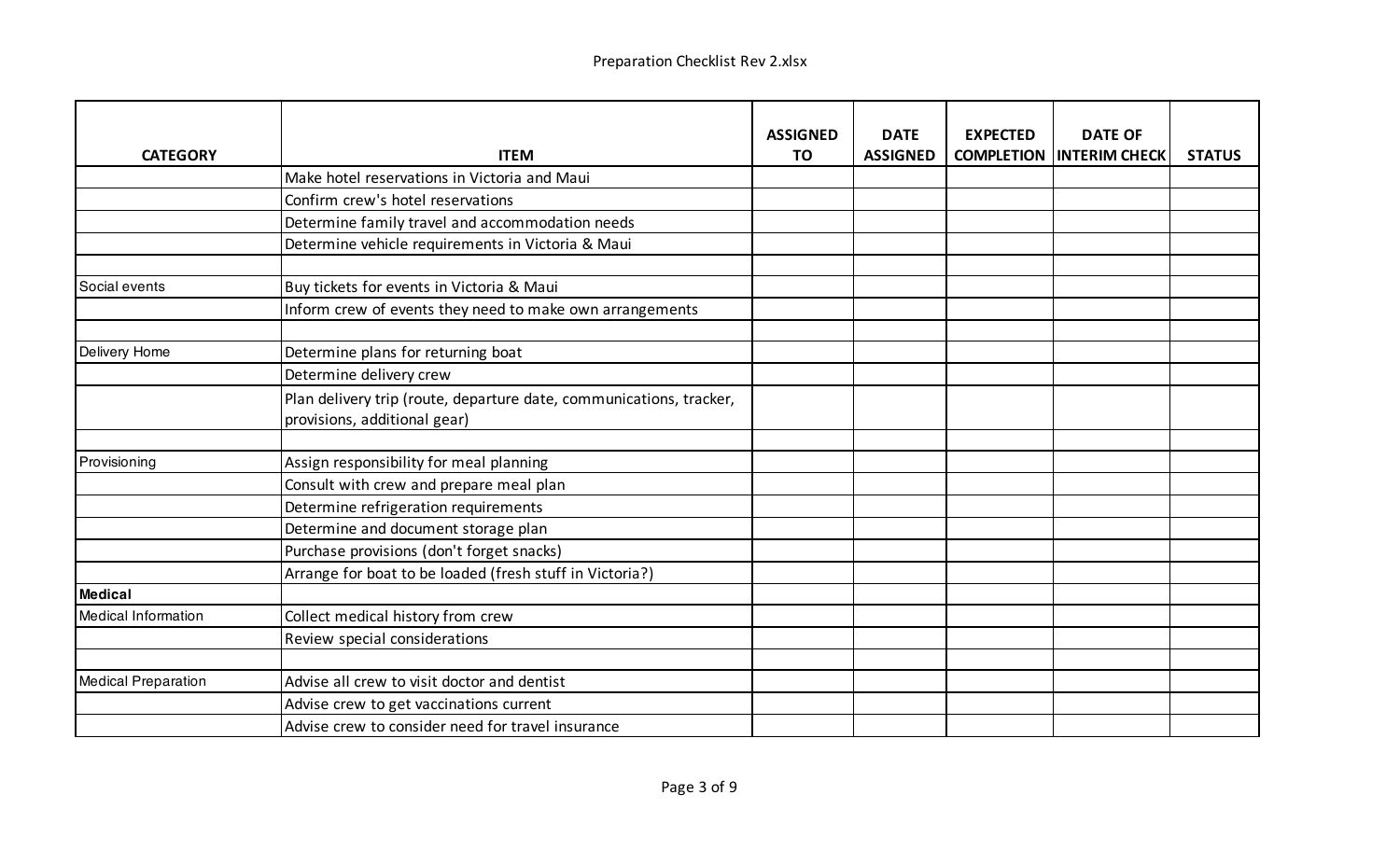| <b>CATEGORY</b>           | <b>ITEM</b>                                                                                                 | <b>ASSIGNED</b><br>TO | <b>DATE</b><br><b>ASSIGNED</b> | <b>EXPECTED</b><br><b>COMPLETION</b> | <b>DATE OF</b><br><b>INTERIM CHECK</b> | <b>STATUS</b> |
|---------------------------|-------------------------------------------------------------------------------------------------------------|-----------------------|--------------------------------|--------------------------------------|----------------------------------------|---------------|
|                           |                                                                                                             |                       |                                |                                      |                                        |               |
| <b>Medical kit</b>        | With advice from doctor and boat's medical, prepare list of kit<br>requirements                             |                       |                                |                                      |                                        |               |
|                           | Buy prescription medications and complete kit                                                               |                       |                                |                                      |                                        |               |
| <b>Crew</b>               |                                                                                                             |                       |                                |                                      |                                        |               |
| Schedule                  | Schedule every day crew needed for work and training                                                        |                       |                                |                                      |                                        |               |
|                           | Determine watch schedule and finalize crew list                                                             |                       |                                |                                      |                                        |               |
|                           |                                                                                                             |                       |                                |                                      |                                        |               |
| Responsibilities          | Assign each crew to sailing roles                                                                           |                       |                                |                                      |                                        |               |
|                           | Determine and document responsibilities and muster list for<br>emergencies such as MOB, Fire, Water-in-Boat |                       |                                |                                      |                                        |               |
|                           | Determine and document roster for on-board daily duties                                                     |                       |                                |                                      |                                        |               |
|                           |                                                                                                             |                       |                                |                                      |                                        |               |
| Personal Safety Equipment | Determine if Lifejackets, tethers and AIS-PLB is a crew or boat<br>responsibility                           |                       |                                |                                      |                                        |               |
|                           | Make appropriate purchases of personal safety equipment                                                     |                       |                                |                                      |                                        |               |
|                           | Ensure crew are aware of specifications for Lifejackets                                                     |                       |                                |                                      |                                        |               |
|                           | Check and certify that all lifejackets are compliant and inflation<br>tested                                |                       |                                |                                      |                                        |               |
|                           |                                                                                                             |                       |                                |                                      |                                        |               |
| Swag                      | Review appropriate swag needs (sailing shirts, shore shirts, bags,<br>whatever)                             |                       |                                |                                      |                                        |               |
|                           | Get crew sizes                                                                                              |                       |                                |                                      |                                        |               |
|                           | Purchase swag (vicmaui.org online store)                                                                    |                       |                                |                                      |                                        |               |
|                           |                                                                                                             |                       |                                |                                      |                                        |               |
| <b>Crew Communication</b> | Determine best method for contacting all crew                                                               |                       |                                |                                      |                                        |               |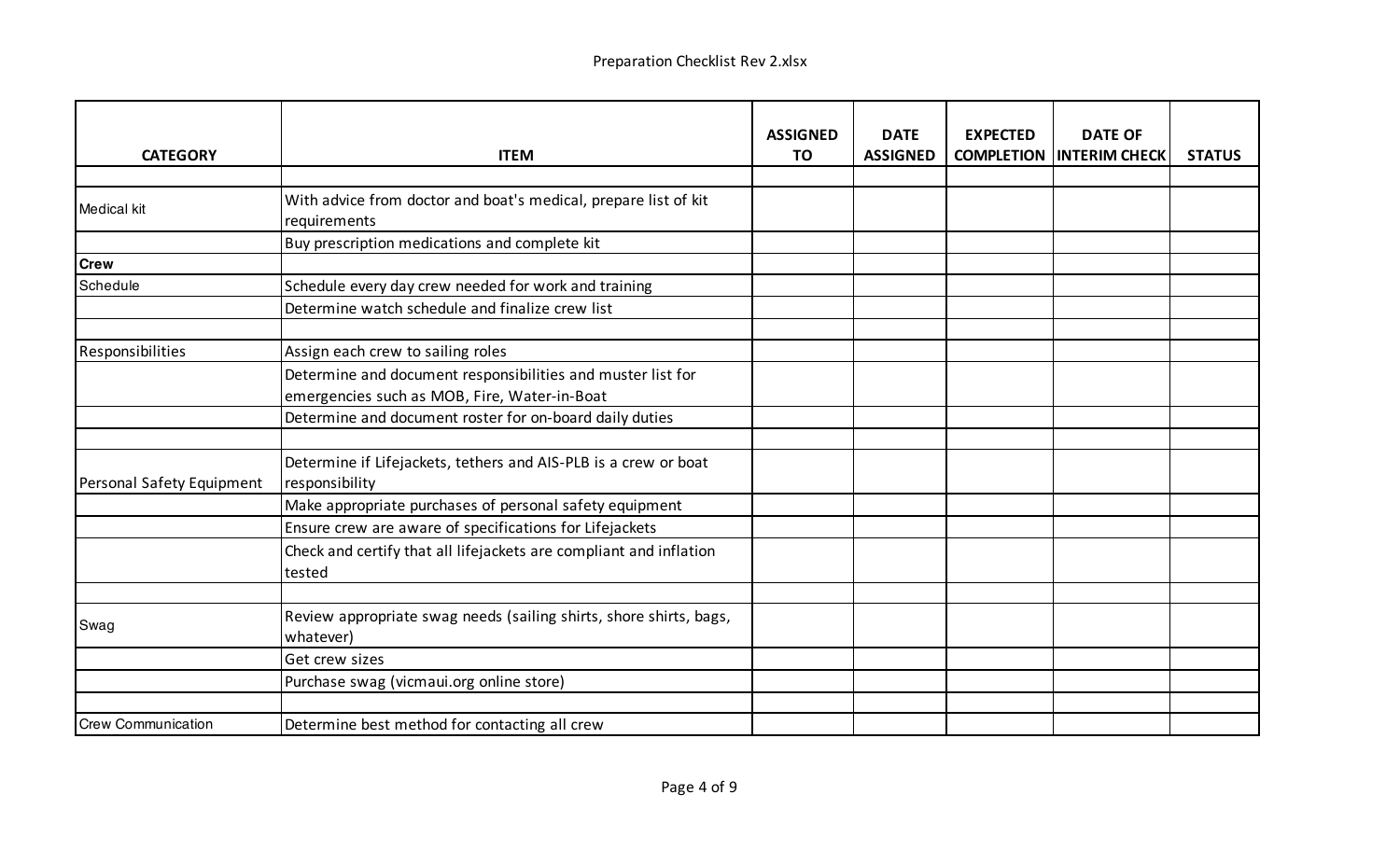| <b>CATEGORY</b>          | <b>ITEM</b>                                                                                                     | <b>ASSIGNED</b><br>TO | <b>DATE</b><br><b>ASSIGNED</b> | <b>EXPECTED</b><br><b>COMPLETION</b> | <b>DATE OF</b><br><b>INTERIM CHECK</b> | <b>STATUS</b> |
|--------------------------|-----------------------------------------------------------------------------------------------------------------|-----------------------|--------------------------------|--------------------------------------|----------------------------------------|---------------|
|                          | Confirm crew share of costs and payment due dates                                                               |                       |                                |                                      |                                        |               |
|                          | Check food allergies and preferences                                                                            |                       |                                |                                      |                                        |               |
|                          | Check support boat needs for families                                                                           |                       |                                |                                      |                                        |               |
|                          | Confirm social event ticketing for families                                                                     |                       |                                |                                      |                                        |               |
| <b>Boat Preparation</b>  |                                                                                                                 |                       |                                |                                      |                                        |               |
| <b>General Safety</b>    | With crew, review boat layout for safety improvements                                                           |                       |                                |                                      |                                        |               |
|                          | MOB prevention preparations                                                                                     |                       |                                |                                      |                                        |               |
|                          | Check all bolted connections (stanchions, pad-eyes, tracks, cleats,<br>lifelines)                               |                       |                                |                                      |                                        |               |
|                          | Determine locations for tether attachment points                                                                |                       |                                |                                      |                                        |               |
|                          | Determine method of fixing companionway hatch from in & out                                                     |                       |                                |                                      |                                        |               |
|                          |                                                                                                                 |                       |                                |                                      |                                        |               |
| <b>Early Decisions</b>   | Make list of early decisions                                                                                    |                       |                                |                                      |                                        |               |
|                          | Liferaft selection, purchase or rental, and storage location                                                    |                       |                                |                                      |                                        |               |
|                          | Emergency steering system                                                                                       |                       |                                |                                      |                                        |               |
|                          | Use SSB or 2 satellite devices for communications                                                               |                       |                                |                                      |                                        |               |
|                          | Schedule professional inspections                                                                               |                       |                                |                                      |                                        |               |
|                          | Install watermaker or carry water                                                                               |                       |                                |                                      |                                        |               |
|                          |                                                                                                                 |                       |                                |                                      |                                        |               |
| Navigation & Electronics | Determine method and source of weather information (sail mail,<br>grib files, inReach, IridiumGo). Buy or rent? |                       |                                |                                      |                                        |               |
|                          | Determine method to process weather and routing (computer, ipad,<br>chartplotter                                |                       |                                |                                      |                                        |               |
|                          | Prepare back up plan for weather information and navigation                                                     |                       |                                |                                      |                                        |               |
|                          | Determine method receiving phone calls and email at sea                                                         |                       |                                |                                      |                                        |               |
|                          | Plan for installation of SSB (if planned) and AIS system on VHF                                                 |                       |                                |                                      |                                        |               |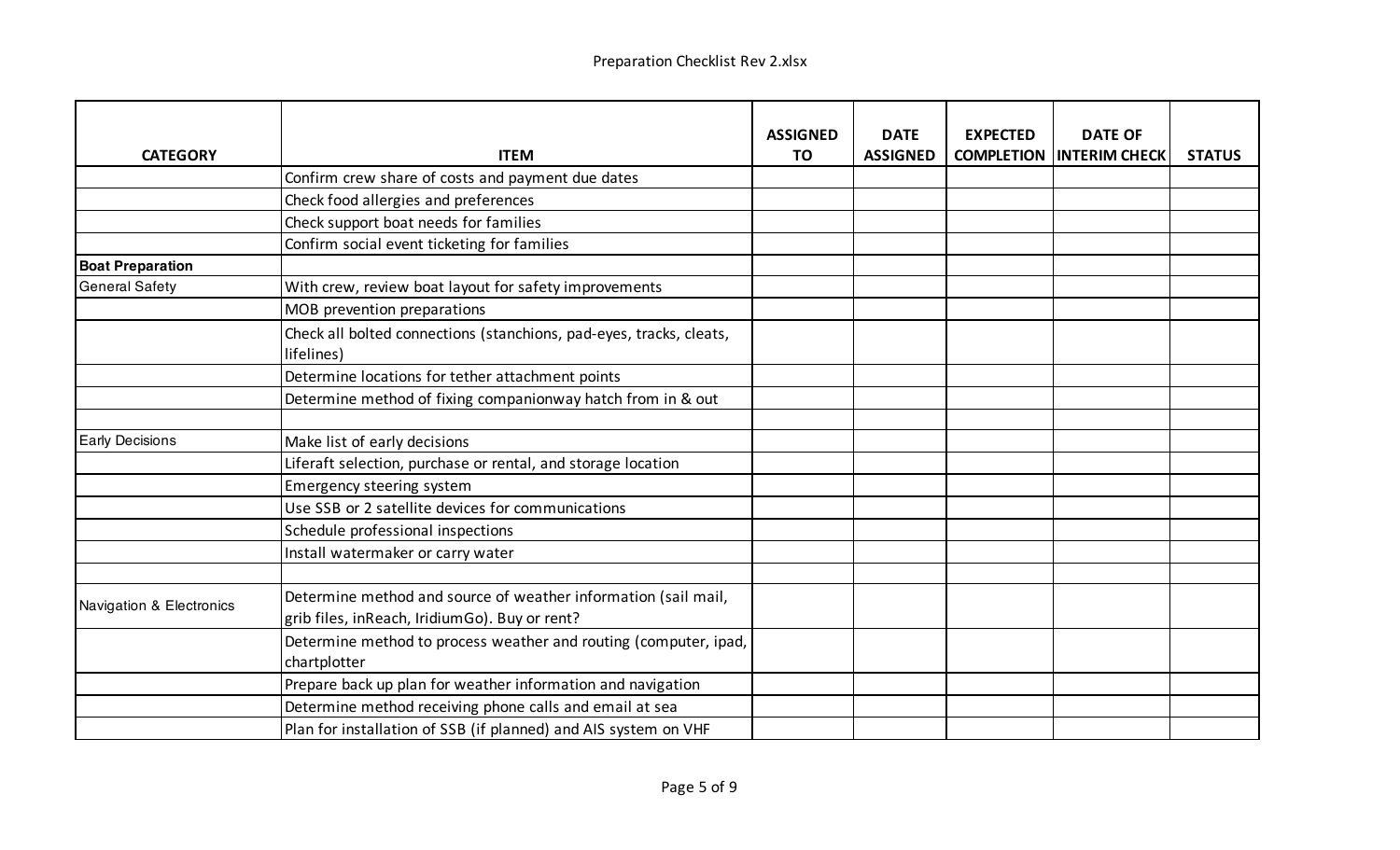| <b>CATEGORY</b>            | <b>ITEM</b>                                                         | <b>ASSIGNED</b><br><b>TO</b> | <b>DATE</b><br><b>ASSIGNED</b> | <b>EXPECTED</b><br><b>COMPLETION</b> | <b>DATE OF</b><br><b>INTERIM CHECK</b> | <b>STATUS</b> |
|----------------------------|---------------------------------------------------------------------|------------------------------|--------------------------------|--------------------------------------|----------------------------------------|---------------|
|                            | Check all cables and connections for size and security              |                              |                                |                                      |                                        |               |
|                            | Test compatibility of all systems and software                      |                              |                                |                                      |                                        |               |
|                            | Plan for proper storage of all electronic equipment                 |                              |                                |                                      |                                        |               |
|                            | Prepare a communicaiton plan and schedule for the boat              |                              |                                |                                      |                                        |               |
|                            | Check connections and test all instruments                          |                              |                                |                                      |                                        |               |
|                            | 2 or more crew to practice downloading grib files and internet data |                              |                                |                                      |                                        |               |
| Standing & Running Rigging | Schedule rig inspection well in advance                             |                              |                                |                                      |                                        |               |
|                            | Review and inspect all running rigging ropes and blocks             |                              |                                |                                      |                                        |               |
|                            | Service all winches                                                 |                              |                                |                                      |                                        |               |
|                            | Prepare chafe plan                                                  |                              |                                |                                      |                                        |               |
|                            | Plan appropriate spares                                             |                              |                                |                                      |                                        |               |
|                            |                                                                     |                              |                                |                                      |                                        |               |
| Sails                      | Inspect all sails                                                   |                              |                                |                                      |                                        |               |
|                            | Determine sail inventory requirements                               |                              |                                |                                      |                                        |               |
|                            | Arrange for storm sails (buy or borrow)                             |                              |                                |                                      |                                        |               |
|                            | Order any new sails (spinnakers or reaching sails)                  |                              |                                |                                      |                                        |               |
|                            | Prepare sail repair kit                                             |                              |                                |                                      |                                        |               |
|                            |                                                                     |                              |                                |                                      |                                        |               |
| Electrical                 | Review electric charging requirements                               |                              |                                |                                      |                                        |               |
|                            | Review need for supplemental charging                               |                              |                                |                                      |                                        |               |
|                            | Inspect all electrical connections, including behind panel          |                              |                                |                                      |                                        |               |
|                            | Determine appropriate spares                                        |                              |                                |                                      |                                        |               |
|                            |                                                                     |                              |                                |                                      |                                        |               |
| Engine                     | Carry out recommended routine maintenance including exhaust         |                              |                                |                                      |                                        |               |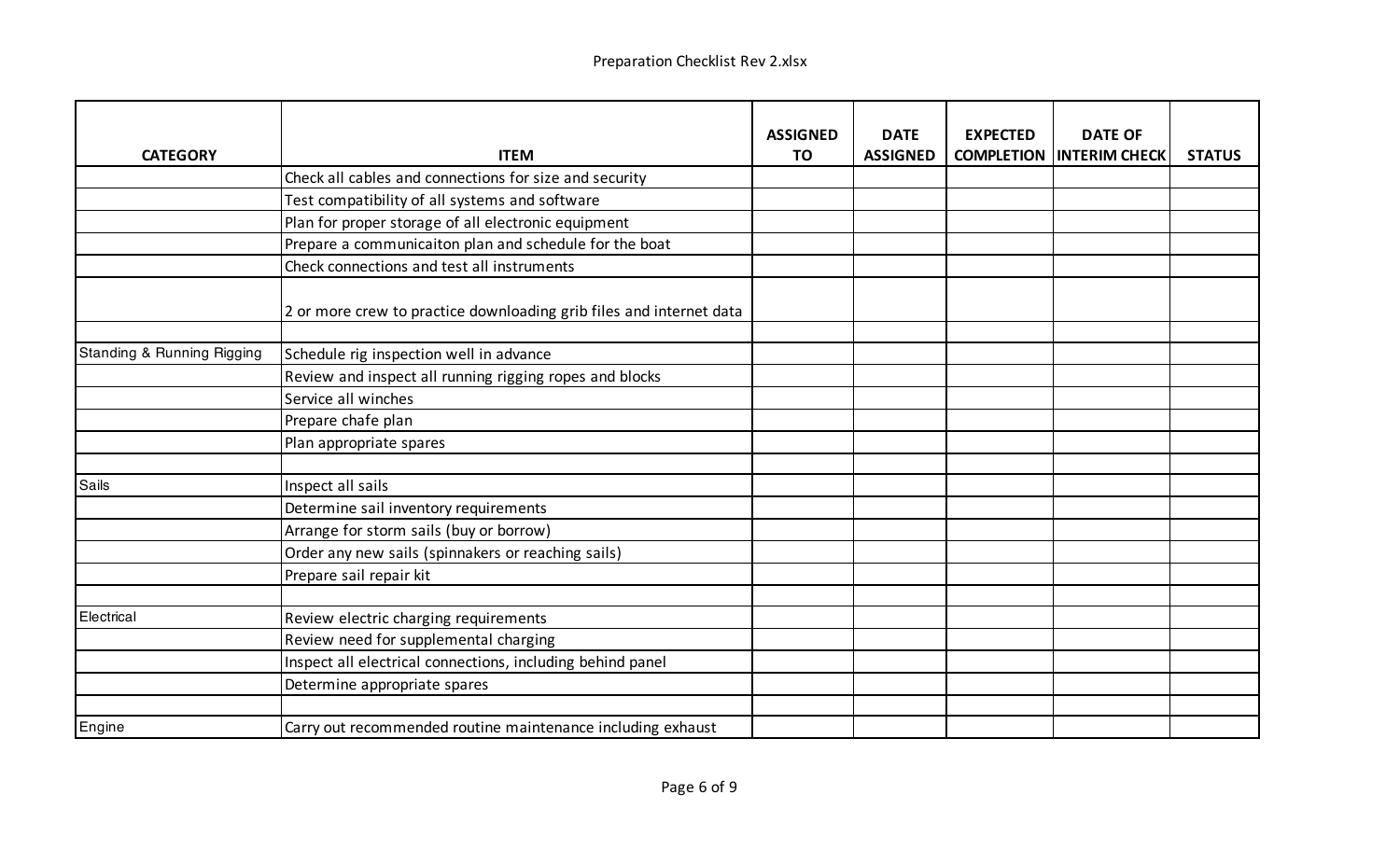| <b>CATEGORY</b>         | <b>ITEM</b>                                                                                                 | <b>ASSIGNED</b><br><b>TO</b> | <b>DATE</b><br><b>ASSIGNED</b> | <b>EXPECTED</b><br><b>COMPLETION</b> | <b>DATE OF</b><br><b>INTERIM CHECK</b> | <b>STATUS</b> |
|-------------------------|-------------------------------------------------------------------------------------------------------------|------------------------------|--------------------------------|--------------------------------------|----------------------------------------|---------------|
|                         | Determine appropriate spares                                                                                |                              |                                |                                      |                                        |               |
|                         | Inspect and service shaft seal or sail drive                                                                |                              |                                |                                      |                                        |               |
|                         |                                                                                                             |                              |                                |                                      |                                        |               |
| <b>Boat Systems</b>     | Inspect and overhaul refrigeration compressor(s)                                                            |                              |                                |                                      |                                        |               |
|                         | Service head and macerator pump components                                                                  |                              |                                |                                      |                                        |               |
|                         | Service bilge pumps                                                                                         |                              |                                |                                      |                                        |               |
|                         | Decision to use dodger, bimini top                                                                          |                              |                                |                                      |                                        |               |
|                         | Inspect water tank connections and pump(s)                                                                  |                              |                                |                                      |                                        |               |
|                         |                                                                                                             |                              |                                |                                      |                                        |               |
| <b>Haul Out</b>         | Schedule haul out                                                                                           |                              |                                |                                      |                                        |               |
|                         | determine work plan for haul out                                                                            |                              |                                |                                      |                                        |               |
|                         | Include inspection of keel and rudder                                                                       |                              |                                |                                      |                                        |               |
|                         | Check condition of, and service thru-hulls                                                                  |                              |                                |                                      |                                        |               |
|                         |                                                                                                             |                              |                                |                                      |                                        |               |
| Steering system         | design, procure, and/or install emergency steering                                                          |                              |                                |                                      |                                        |               |
|                         | test deployment of emergency steering                                                                       |                              |                                |                                      |                                        |               |
|                         | schedule inspection of all steering components                                                              |                              |                                |                                      |                                        |               |
|                         | ensure spare tiller fits and is operable                                                                    |                              |                                |                                      |                                        |               |
|                         | determine appropriate spares                                                                                |                              |                                |                                      |                                        |               |
|                         | practice installation of spares                                                                             |                              |                                |                                      |                                        |               |
|                         |                                                                                                             |                              |                                |                                      |                                        |               |
| <b>Safety Equipment</b> | Review Offshore Special Regulations, Notice of Race and Appendix<br>B Checklist for all safety requirements |                              |                                |                                      |                                        |               |
|                         | Ensure boat name is indelibly marked on all gear                                                            |                              |                                |                                      |                                        |               |
|                         | Prepare a safety equipment storage plan                                                                     |                              |                                |                                      |                                        |               |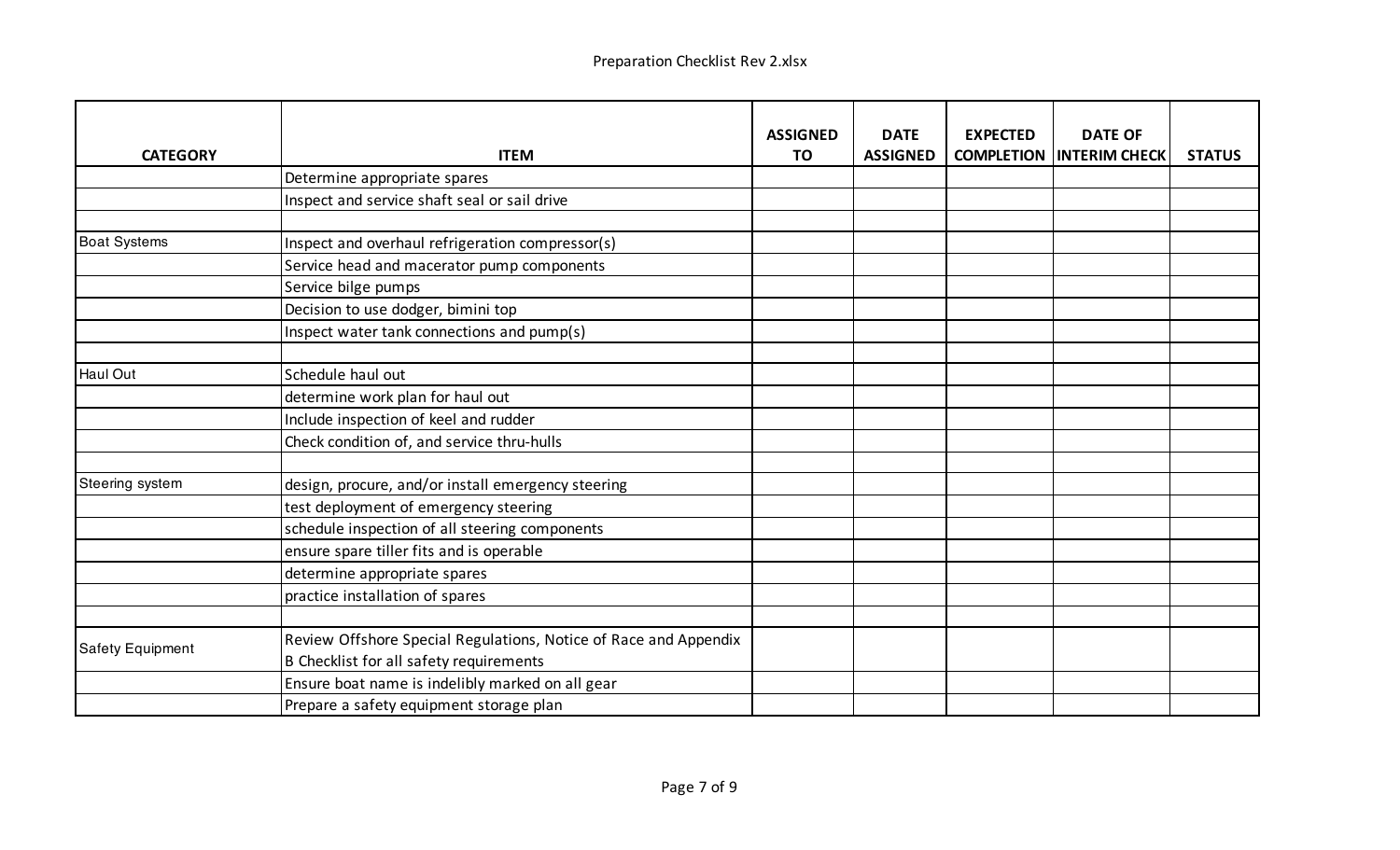| <b>CATEGORY</b>                 | <b>ITEM</b>                                                                                                                             | <b>ASSIGNED</b><br><b>TO</b> | <b>DATE</b><br><b>ASSIGNED</b> | <b>EXPECTED</b> | <b>DATE OF</b><br><b>COMPLETION INTERIM CHECK</b> | <b>STATUS</b> |
|---------------------------------|-----------------------------------------------------------------------------------------------------------------------------------------|------------------------------|--------------------------------|-----------------|---------------------------------------------------|---------------|
|                                 | Make a plan for possible failures including tools and spares to carry                                                                   |                              |                                |                 |                                                   |               |
|                                 |                                                                                                                                         |                              |                                |                 |                                                   |               |
| <b>General Preparation</b>      | Remove any gear, furnishings not going offshore                                                                                         |                              |                                |                 |                                                   |               |
|                                 | Consider replacement of finished wood panels with plywood                                                                               |                              |                                |                 |                                                   |               |
|                                 | Service and lubricate all sailing components such as winches,<br>blocks, attachments, pins, threaded components                         |                              |                                |                 |                                                   |               |
|                                 | Secure heavy objects such as anchors, batteries, floorboards, hatch<br>lids, mast step, engine mounts, tool boxes, drinking water, food |                              |                                |                 |                                                   |               |
|                                 | Install covers over items that can snag ropes & clothing such as<br>cleats, pins, handles                                               |                              |                                |                 |                                                   |               |
| <b>Training</b>                 |                                                                                                                                         |                              |                                |                 |                                                   |               |
| Courses                         | Determine training requirements for crew                                                                                                |                              |                                |                 |                                                   |               |
|                                 | <b>Offshore Personal Survival</b>                                                                                                       |                              |                                |                 |                                                   |               |
|                                 | Offshore First Aid                                                                                                                      |                              |                                |                 |                                                   |               |
|                                 | Marine Weather and Routing                                                                                                              |                              |                                |                 |                                                   |               |
|                                 | Navigation software                                                                                                                     |                              |                                |                 |                                                   |               |
|                                 |                                                                                                                                         |                              |                                |                 |                                                   |               |
| Schedule Dockside Training      | Review and document responsibilities during all sail evolutions                                                                         |                              |                                |                 |                                                   |               |
|                                 | Review and document emergency muster stations                                                                                           |                              |                                |                 |                                                   |               |
|                                 | Storage and use of emergency equipment                                                                                                  |                              |                                |                 |                                                   |               |
|                                 | Storage and use of tools and spares                                                                                                     |                              |                                |                 |                                                   |               |
| <b>Schedule On-water Safety</b> |                                                                                                                                         |                              |                                |                 |                                                   |               |
| Training                        | MOB recovery                                                                                                                            |                              |                                |                 |                                                   |               |